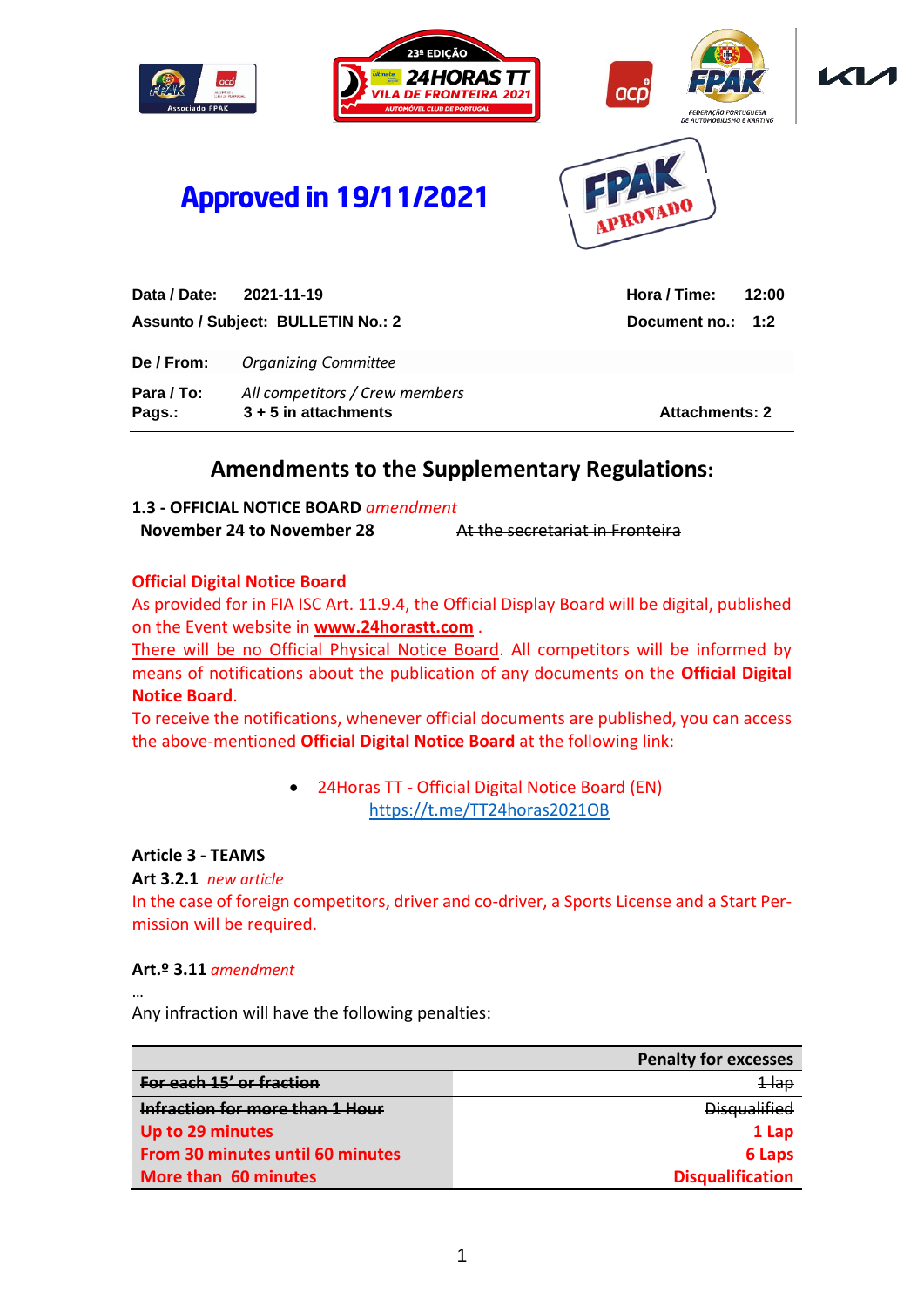







**Article 6 - INSURANCE 6.1.1 – Insurance** *new article*

**The competition takes place in the area comprised by the circuit of the race (including boxes, pit lane, paddock, and refuelling zone), in the industrial district and on any other itinerary suggested by the organization to access the paddock or boxes.**

### **Article 9 - SCRUTINEERING**

**9.1 – Scrutineering** *new text*

**The Administrative Checks will take place at the location marked with the letter C in the Layout.**

**The Scrutineering will take place at the location marked with the letter A in the Layout. To access scrutineerings, competition vehicles can use the following streets: Av. Heróis dos Atoleiros, estrada do Ribeiro da Lapa, Bairro Industrial, Rua das Indústrias, Rua Nossa Senhora de Vila Velha.**

**After completing the scrutineers, competitors must go to the paddock or boxes, and can use the streets described above.**

Administrative Checks schedule:

| <b>HORA /HEURE / TIME</b> | <b>EQUIPA / EQUIPE / TEAM</b> |
|---------------------------|-------------------------------|
| 10h30-10h45               | $2 - 3 - 5 - 8$               |
| 10h45-11h00               | $9 - 10 - 11 - 12$            |
| 11h00-11h15               | $14 - 15 - 16 - 67$           |
| 11h15-11h30               | $17 - 19 - 20 - 22$           |
| 11h30-11h45               | $6 - 7 - 18 - 40$             |
| 11h45-12h00               | $4 - 38 - 23 - 24$            |
| 12h00-12h15               | $25 - 26 - 27 - 28$           |
| 12h15-12h30               | $29 - 30 - 31 - 32$           |
| 12h30-12h45               | $33 - 34 - 35 - 36$           |
| 12h45-13h00               | $37 - 39$                     |
|                           |                               |
| 14h00-14h15               | $41 - 42 - 43 - 44$           |
| 14h15-14h30               | $45 - 46 - 47 - 48$           |
| 14h30-14h45               | $49 - 50 - 51 - 52$           |
| 14h45-15h00               | $53 - 54 - 55 - 56$           |
| 15h00-15h15               | $57 - 58 - 59 - 60$           |
| 15h15-15h30               | $61 - 62 - 63 - 64$           |
| 15h30-15h45               | $65 - 66 - 68 - 69$           |
| 15h45-16h00               | $70 - 71 - 72 - 76$           |

**Artigo 12 BRIEFING**

**12.1 – Briefing** *amendment*

**The briefing will be written and delivered in the administrative checks.**